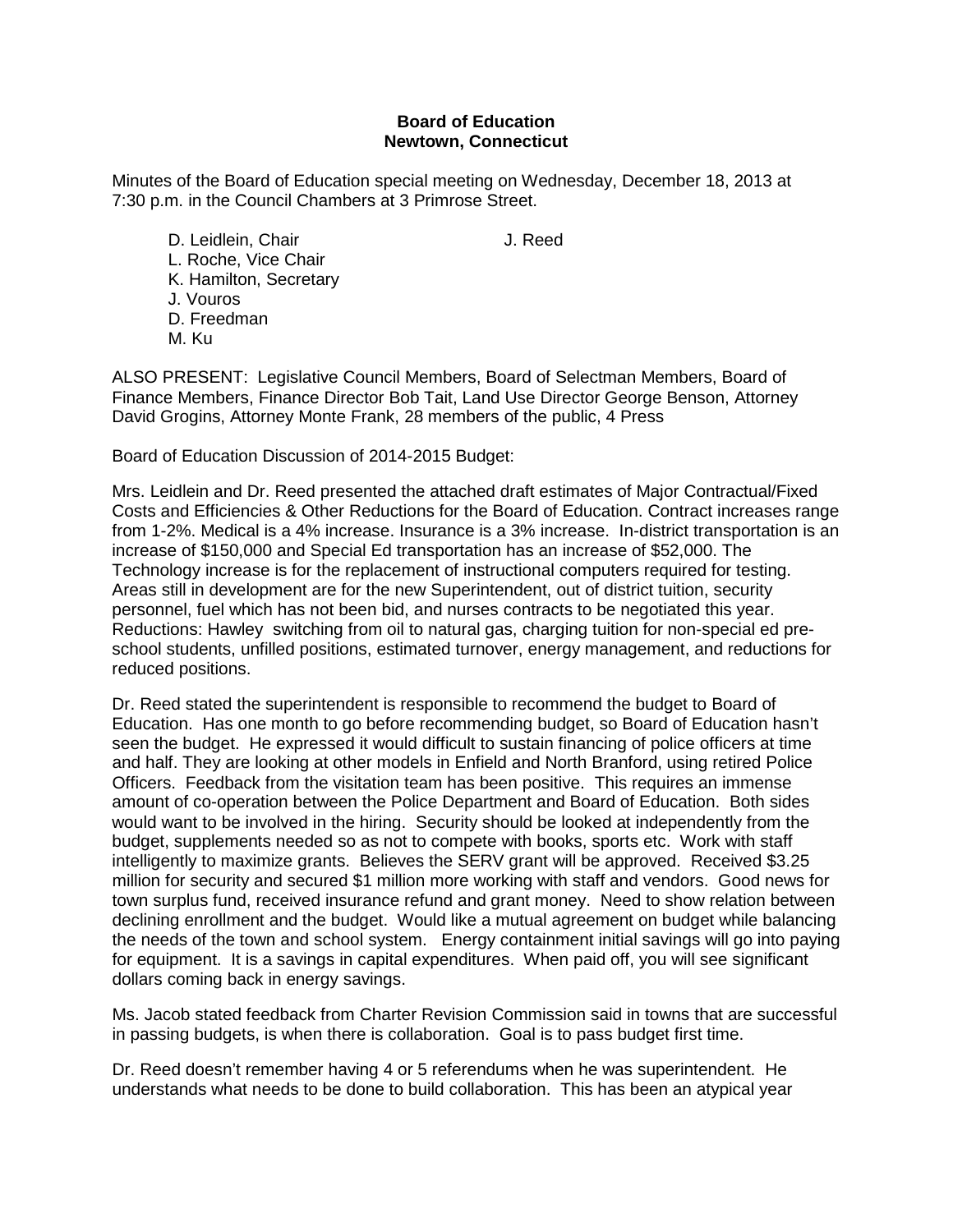because of the shooting. Decision made not to fill 6 positions this year; we are serious about managing the budget.

Dr. Reed spoke about charging non-special education partner students for attending our preschool program. Most districts charge for this program. Lisa Romano asked how Dr. Reed knows non special education students will pay tuition. Dr. Reed said all school districts that he was aware of charge. It will be fairly priced.

Mr. Knapp stated voters vote on one number. Asked what is the goal? Dr. Reed said start with understanding what the needs are, how many staff can be reduced. We are still getting information in. The more intelligent the budget can be and meet the needs of students while demonstrating we are good shepherds of tax dollars is his goal. Budget will be conservative and modest.

Mr. Amaral hopes to see a zero increase. He would like explanations in budget book for increases and decreases. Dr. Reed will do that.

Ms. Hamilton asked if the line item teacher's/staff salaries is based on current staff. Dr. Reed said yes. Staff reductions are still in development. Ms. Hamilton asked if estimated turnover is assuming people leave and less costly staff is hired. Dr. Reed said that is correct. There are no incentives to retire early.

Ms. Jacob asked if there will be a retirement package offered. Dr. Reed said the Board makes that decision but he thinks it is problematic, and it encourages good people to leave. He doesn't think we should pay people who were going to retire.

Mr. Ferguson suggested the title "major contractual/fixed costs" should read "major contractual obligations". Dr. Reed calls it "known costs drivers".

Ms. Jacob asked if Dr. Reed is currently looking at a \$1.2 million increase over last year.

Dr. Reed said this is not the whole story. He doesn't see anything impacting it to be higher, and is looking to be creative with security. If security is going to be in the Board of Education budget, he hopes it is supplemented some way.

Ms. Romano asked of the council decides where security costs go. Why is transportation going up? Dr. Reed said transportation is increasing according to All Stars contract at 3%. Ms. Jacob said the council does not have line item authority over the Board of Education budget. Dr. Reed and Mrs. Llodra will make recommendations regarding security and the Board of Finance will make a recommendation.

The meeting adjourned at 11:00 p.m.

Respectfully submitted:

 Kathy Hamilton **Secretary** 

\_\_\_\_\_\_\_\_\_\_\_\_\_\_\_\_\_\_\_\_\_\_\_\_\_\_\_\_\_\_\_\_\_\_\_